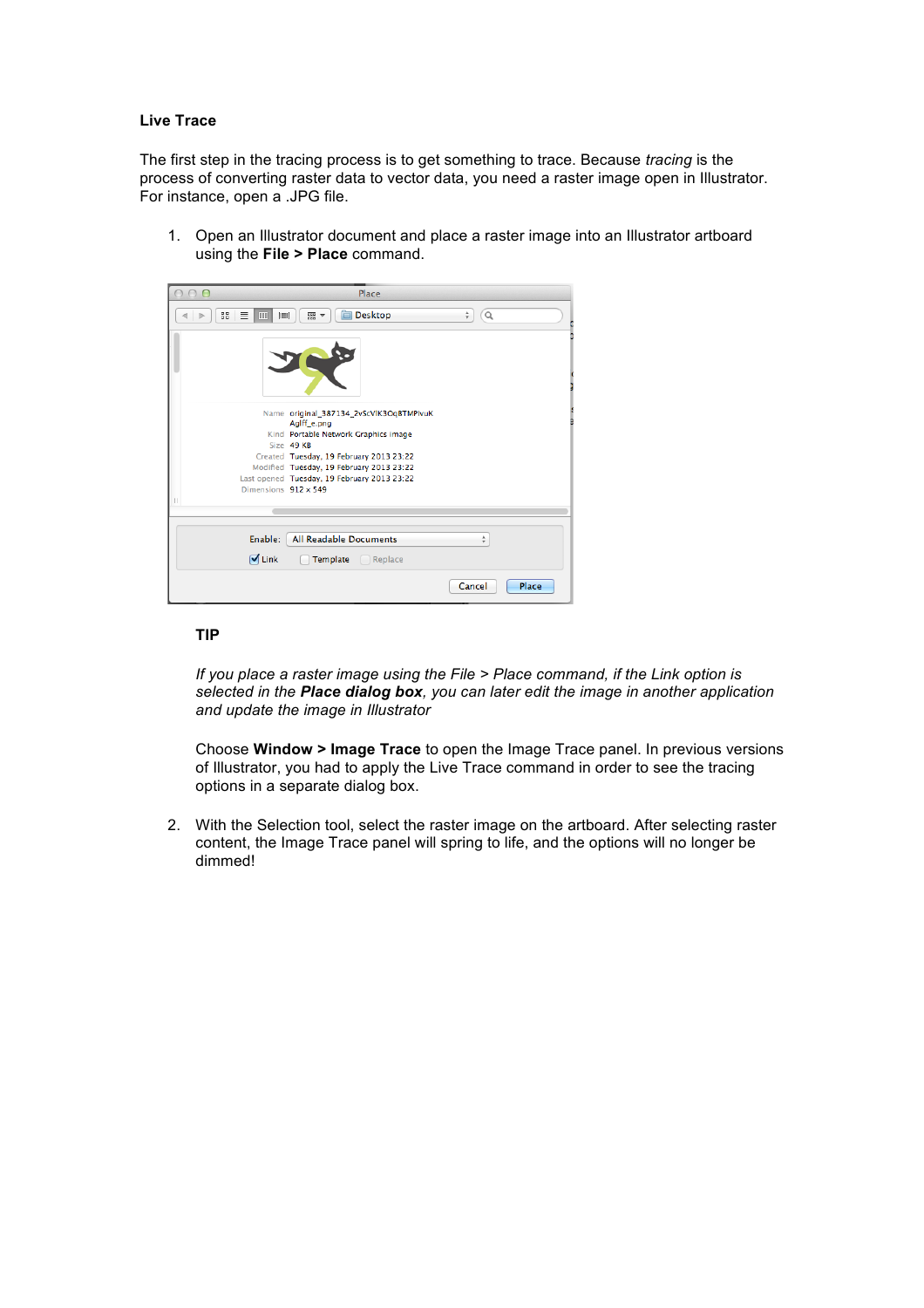| ×                           | 44          |
|-----------------------------|-------------|
| <b>Image Trace</b>          |             |
| <b>8 F I I 5</b>            |             |
| Preset: [Default]           | 津<br>IV.    |
| <b>View:</b> Tracing Result | O<br>⊽      |
| Mode: Black and White       |             |
| Palette: Limited            | v           |
| Threshold: Threshold:       | 128         |
| Less                        | <b>More</b> |
| Advanced                    |             |
| Paths: 126<br>Ŧ             | Colors: 2   |
| Anchors: 1544               |             |
| Preview                     | Trace       |

The Image Trace panel in Illustrator CS6

Notice in the Control panel the **Image Trace** button >



By clicking the Image Trace button, you apply the default tracing option to the selected raster content. By clicking the arrow to the right of the button, you can choose a tracing preset with which trace the selected content. You can also choose **Object > Image Trace >** Make to trace selected raster with the default tracing options or choose **Object > Image Trace > Make and Expand** to trace and expand the content immediately (I discuss expanding shortly).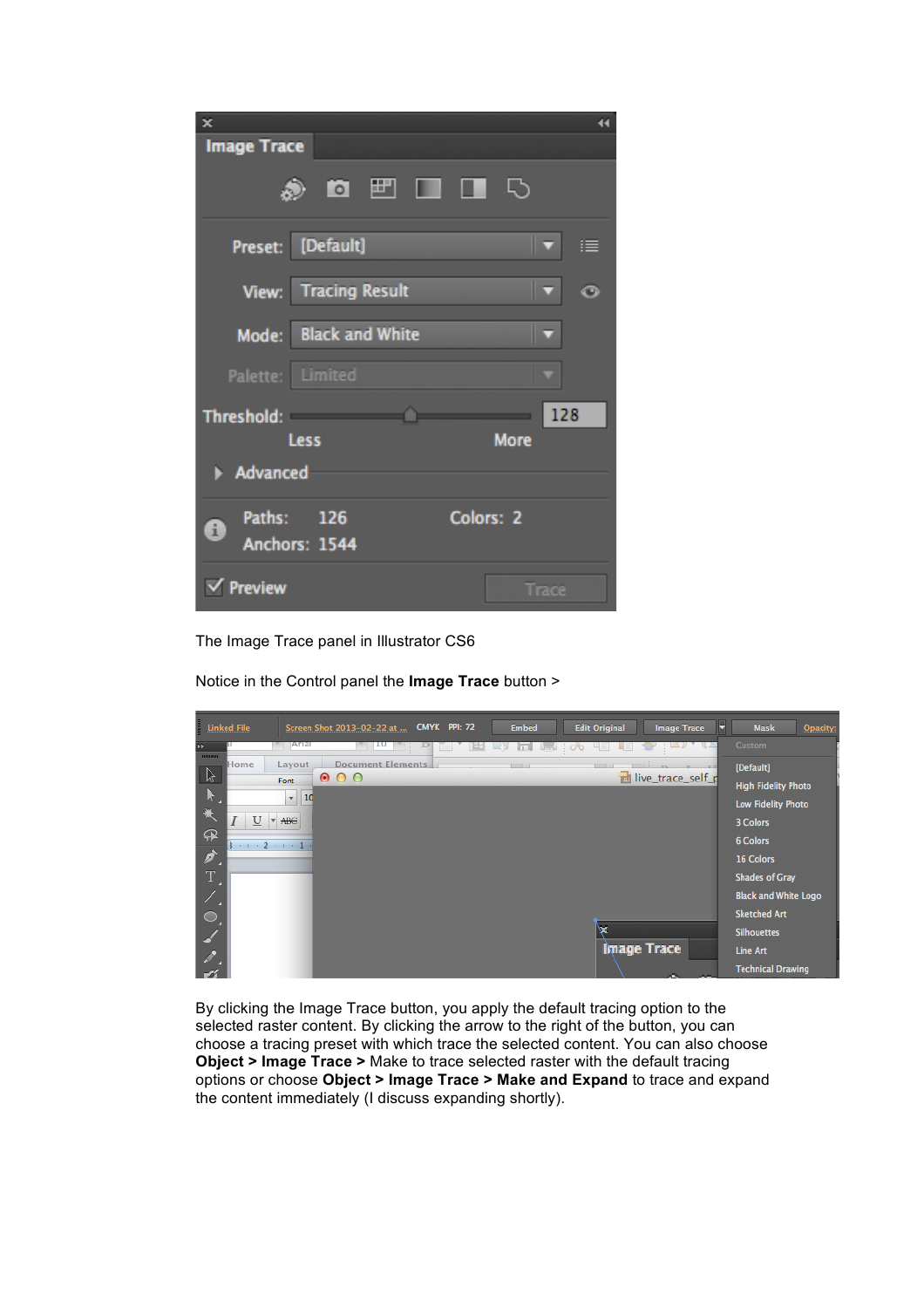

3. At the top of the Image Trace panel, click the High Colour button to trace the image using the default High Colour settings.



At the top of the Illustrator **Image Trace panel** is a series of preset buttons that offer generic tracing options which most of us will use at some point or another, depending on the project. There is also a series of preset options in the **Preset** menu below the buttons. The buttons at the top of the panel (mostly) coincide with an option in the Preset menu. For instance, the High Color button is similar to the High Fidelity Photo option in the Preset menu, and the Low Color button is similar to the 16 Colors option in the Preset menu. The Preset menu offers more options.

### **TIP**

If you trace a raster image, you can always remove the tracing, returning it to a raster image, by choosing **Object > Image Trace > Release**.

When you trace an image using one of the tracing buttons or a trace preset, the raster image data is converted to an Image Tracing object. This means that you can adjust the tracing options, even trying different presets, but it is not editable vector. As a matter of fact, you will see Image Tracing on the left end of the Control panel with the newly traced content selected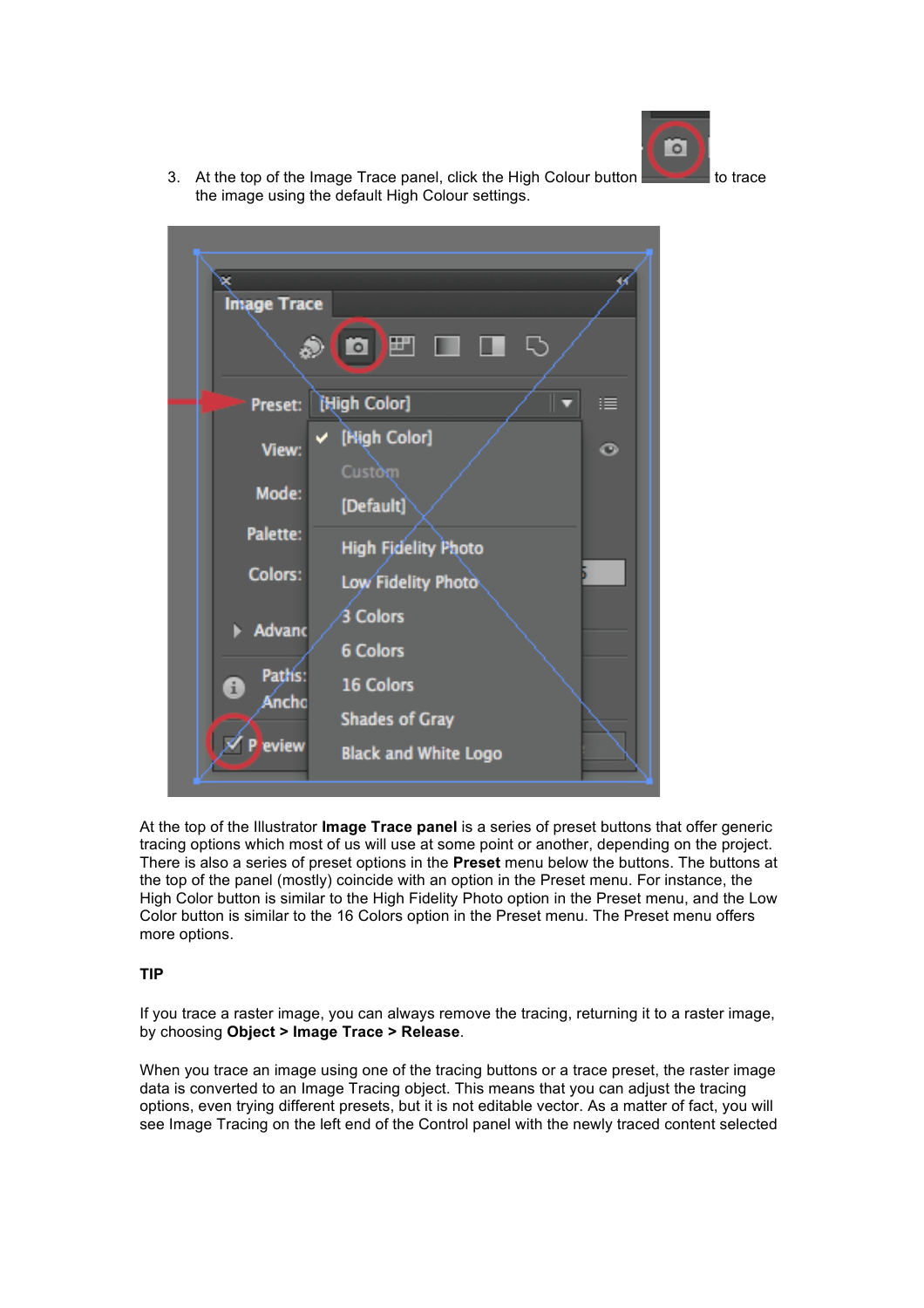| Image Tracing Preset: [High Co  ▼   E   View: Tracing Result |  |  |  | Expand |
|--------------------------------------------------------------|--|--|--|--------|
|                                                              |  |  |  |        |

The Control Panel options with the Image Tracing object selected

# **Editing the Tracing Options**

After choosing a starting preset to trace the image, you can then either accept the tracing results or adjust the tracing options to better suit your tracing needs.

1. In the Image Trace panel, choose **Tracing Result with Outlines** from the **View** menu

Showing the outlines can be helpful for seeing how many vector shapes will be created when you trace.



- 2. Choose **Tracing Result** from the **View** menu.
- 3. Press and hold the Eye icon to the right of the View menu in the Image Trace panel to view the source raster image on the artboard. Release the mouse button to return to the tracing results.
- 4. Drag the Colour slider to the left to decrease the number of colours in the Image Tracing object.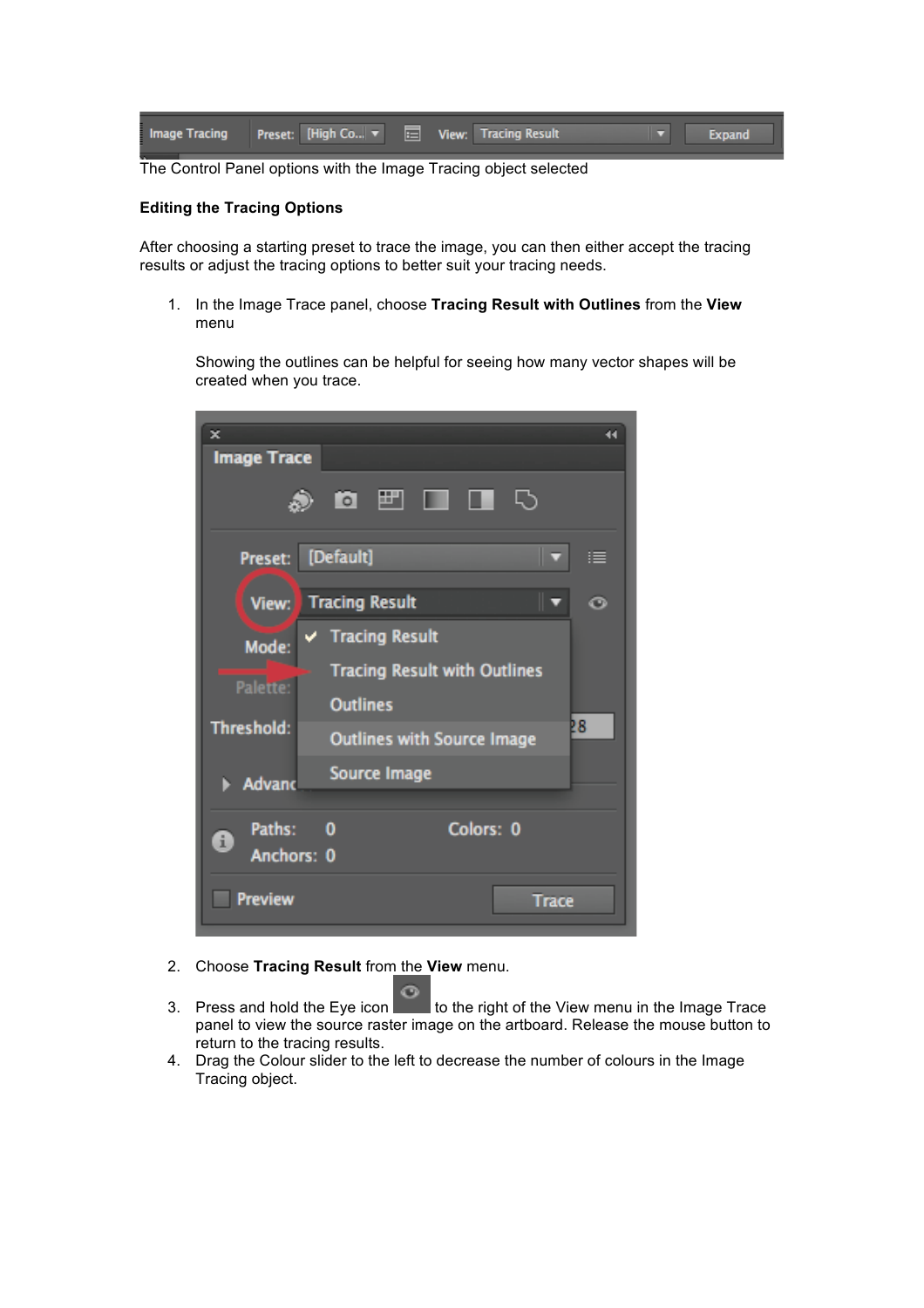

Decrease the number of colours

If you look at the bottom of the Image Trace panel, you see a listing of the total number of paths, points, and colours. Notice that the number of colours listed there doesn't match the number of colours listed in the Colours value (the slider). The Colours value refers to the colour accuracy in percent of colour. Less accurate means fewer colours (typically) and not depicting the colour of the image as accurately.

# **NOTE**

The fewer the number of colours in an Image Tracing object, the fewer the anchor points and paths, typically.

5. From the Palette menu in the Image Trace panel, choose Limited. Change the Colours value to 4 by dragging the slider. After viewing the result, change the number colours to 16 or so.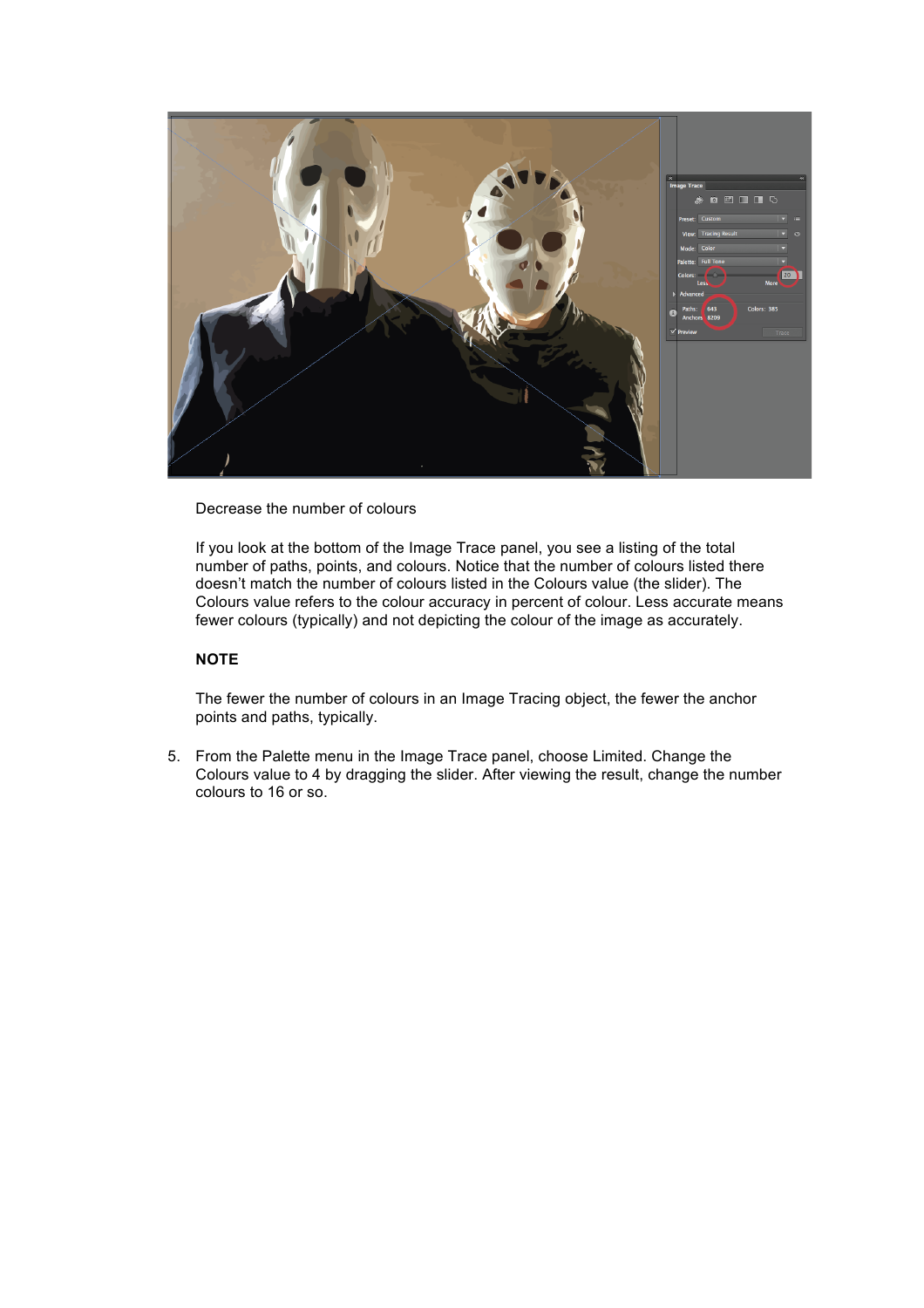

Limiting the number of colours in the tracing result

You can adjust the Colours value (the slider) or type a number into the field to the right directly to edit the number of colours. This value allows you to choose the actual number of colours in the object, rather than a percentage.

### **Advanced Tracing Options**

If you find that the tracing results still aren't what you want or expect, you do have the option to edit the advanced settings in the Image Trace panel.

Click the **Advanced** arrow in the Image Trace panel to toggle open the **Advanced** options.



The top three options (**Paths**, **Corners**, and **Noise**) are where you can fine-tune the tracing. Here's what each of these options mean: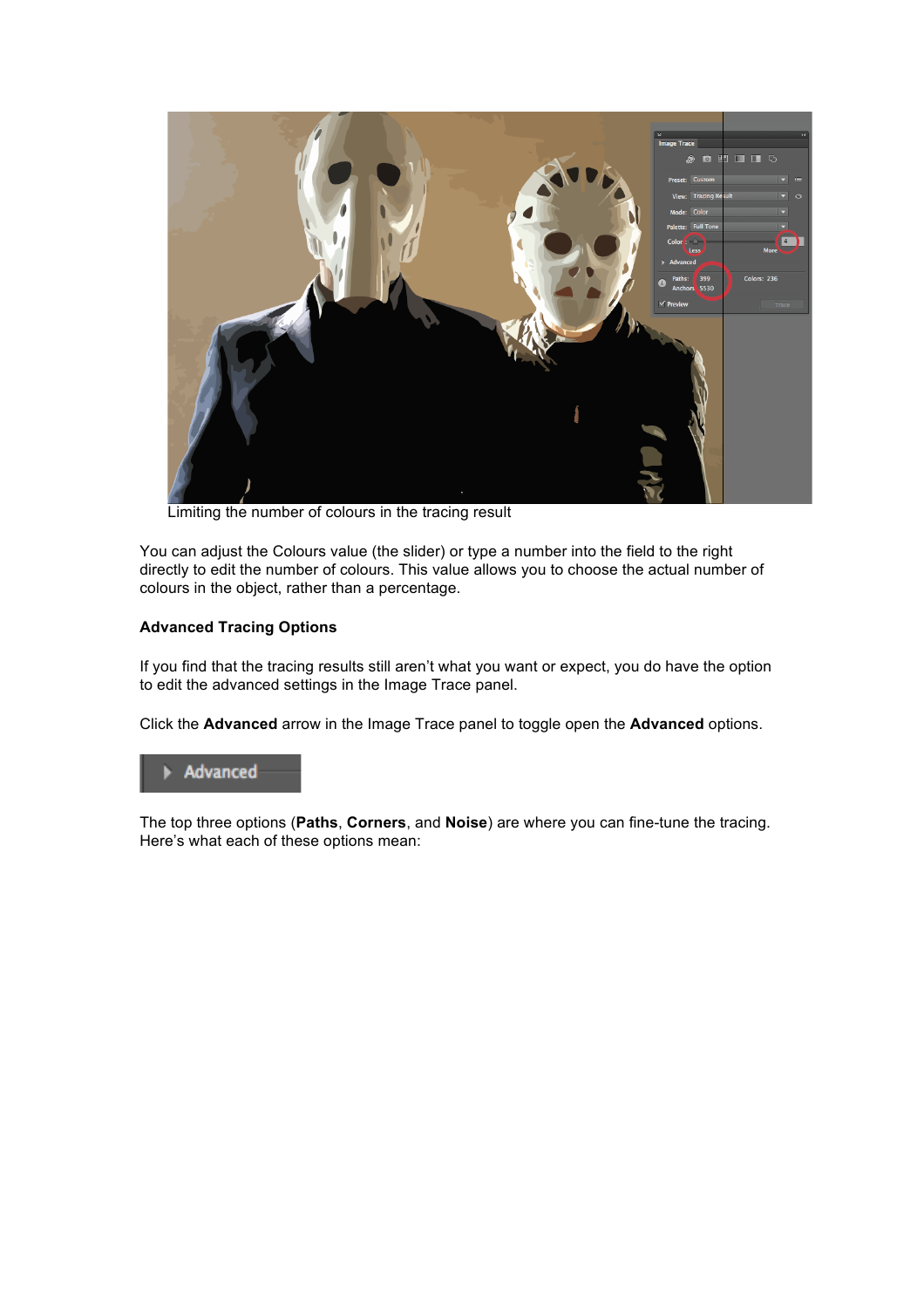| ×                  |                                                                                                                                                                                                                                |                               | 44             |
|--------------------|--------------------------------------------------------------------------------------------------------------------------------------------------------------------------------------------------------------------------------|-------------------------------|----------------|
| <b>Image Trace</b> |                                                                                                                                                                                                                                |                               |                |
|                    |                                                                                                                                                                                                                                |                               |                |
|                    | Preset: [Default]                                                                                                                                                                                                              |                               | 這<br>⊽         |
| View:              | <b>Tracing Result</b>                                                                                                                                                                                                          |                               | ⊩<br>$\bullet$ |
| Mode:              | <b>Black and White</b>                                                                                                                                                                                                         |                               | □              |
|                    | Palette: Limited                                                                                                                                                                                                               |                               |                |
|                    | Threshold: <b>Alta Contract Contract Contract</b>                                                                                                                                                                              |                               | 128            |
| Advanced           | <b>Less</b>                                                                                                                                                                                                                    | <b>More</b>                   |                |
|                    | Paths: The Contract of the Contract of the Contract of the Contract of the Contract of the Contract of the Contract of the Contract of the Contract of the Contract of the Contract of the Contract of the Contract of the Con | and the state of the state of | 50%            |
|                    | Low                                                                                                                                                                                                                            | <b>High</b>                   |                |
|                    | Corners: <b>Example 2018</b>                                                                                                                                                                                                   | $\sim$ $\sim$                 | 75%            |
|                    | Less<br>Noise: <b>All Contracts</b>                                                                                                                                                                                            | <b>More</b><br><u>est</u>     | 25 px          |
|                    | ı                                                                                                                                                                                                                              | 100                           |                |
|                    | Method: 0                                                                                                                                                                                                                      |                               |                |
|                    | Create: √ Fills Strokes                                                                                                                                                                                                        |                               |                |
|                    | Stroke: $\leftarrow$ 10 px                                                                                                                                                                                                     |                               |                |
|                    | Options: Snap Curves To Lines                                                                                                                                                                                                  |                               |                |
|                    | Ignore White                                                                                                                                                                                                                   |                               |                |
| Paths:<br>A        | 126<br>Anchors: 1544                                                                                                                                                                                                           | Colors: 2                     |                |
| $\sqrt{}$ Preview  |                                                                                                                                                                                                                                |                               | Trace          |

Three of the advanced options in the Image Trace panel

- **Paths:** Dragging the Paths slider to the right makes the paths fit tighter to the original "shape" (more anchor points), whereas dragging to the left makes the paths fit looser (less anchor points).
- **Corners:** Dragging the slider to the right makes more corner points, and dragging the slider to the less makes more smooth points.
- **Noise:** Suppose that the background of an image you were tracing contained some unwanted content such as artifacting or dust/spots. By increasing the Noise value (dragging the slider to the right), you can exclude some of that content from the tracing result. The pixel value of Noise refers to the smallest pixel area (not just width or height) that will be traced, and not ignored.

And yes, even understanding what each of these is intended to do, some of us (me) will sometimes just drag the sliders back and forth to see what happens.

The Method option has two options: *Abutting* and *Overlapping*.

| 100<br><b>Method</b>                      | <b>Meth</b> | <b>TOD</b>                                                           |  |
|-------------------------------------------|-------------|----------------------------------------------------------------------|--|
| Create: M Abutting (Creates cutout paths) |             | Create: $\sqrt{\text{Fills}}$<br>Overlapping (Creates stacked paths) |  |
| Stroke:                                   |             | Stroke:                                                              |  |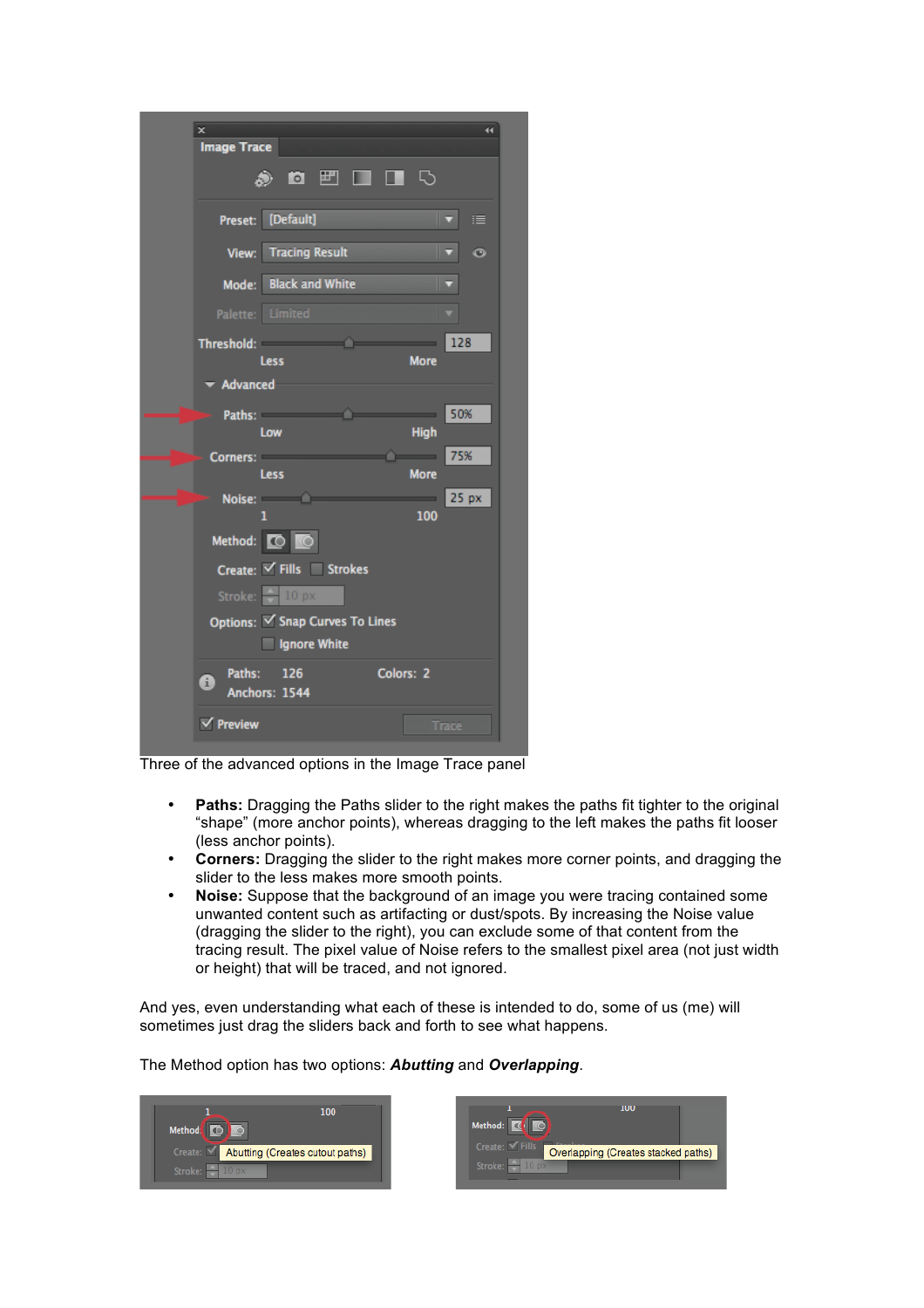These options can be very important, depending on the result you are looking for. This is a new option in CS6.

- **Abutting:** The vector shapes that are created when an image is traced butt up against each other with no gaps between (typically).
- **Overlapping:** The vector shapes that are created overlap each other just a bit. This can sometimes result in small "gaps" between the vector shapes.



Abutting (left) Overlapping (right) to the same area

1. With the Image Tracing object still selected, choose Black And White from the Mode menu. The Create option will become available when you choose Black And White from the Mode menu



Apply Black And White to the tracing image

**2. Experiment with options area:**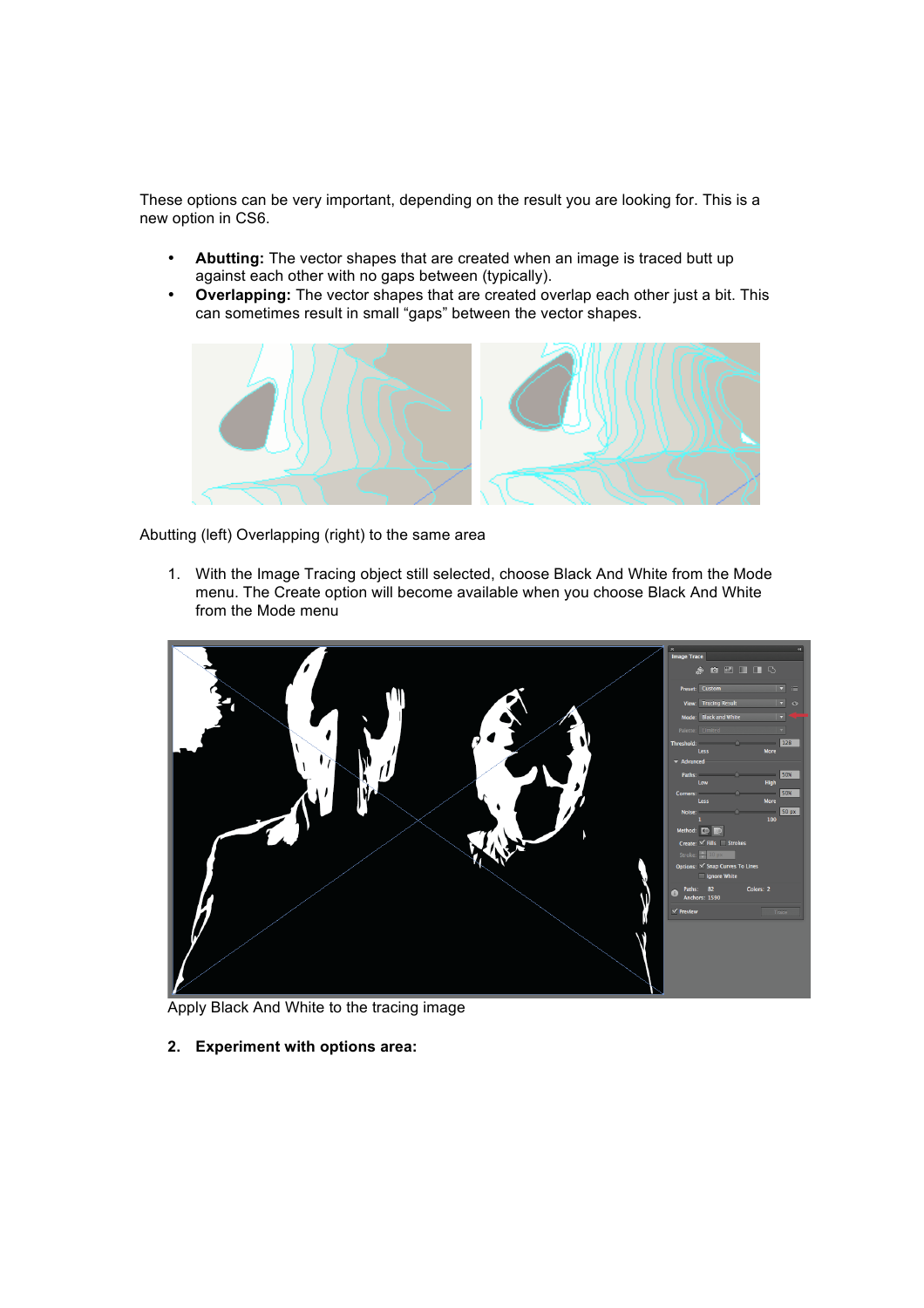

Selecting just Fills creates filled shapes when the image is traced. Selecting just Strokes will create stroked paths from content that falls with the range in the Stroke option beneath the Create options. Selecting Fills and Strokes together will create stroked paths for content up to the size of the Stroke value and filled paths for everything over that size.

# **TIP**

The Stroke selection in the Create options can be very useful for hand-drawn sketches, architectural drawings, line art, and more.

3. Select Snap Curves To Lines towards the bottom of the Image Trace panel. In my opinion, this can be one of the best options for tracing type. With this option selected, any line segments in the tracing that are "slightly" curved will become straight. Check out the example in the figure when applied to a logo I've traced.



A logo without **Snap Curves To Lines** selected (left), and with **Snap Curves To Lines** selected (right)